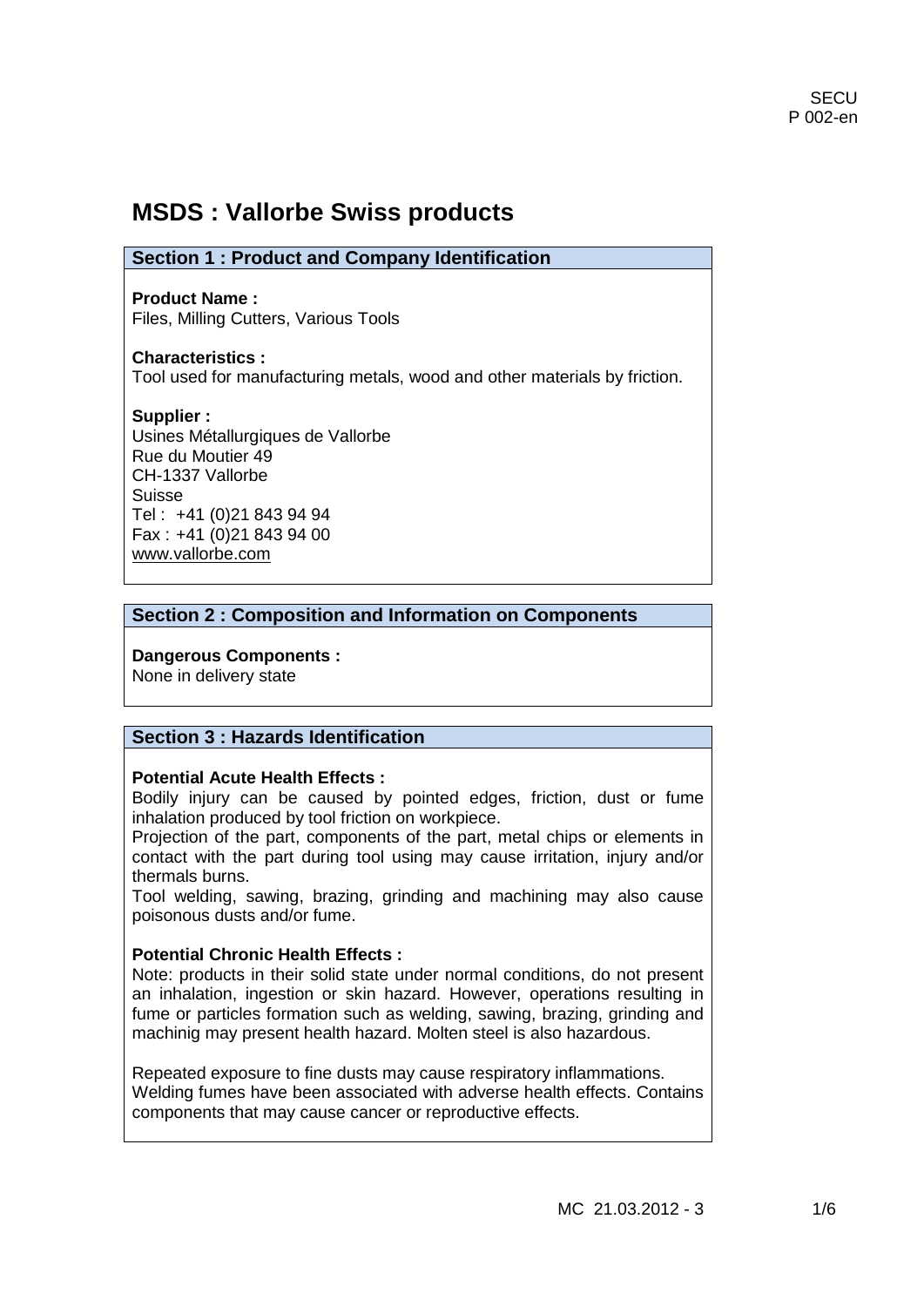## **Section 4 : First aid measures**

#### **Eye contact :**

In case of chips projected into the eyes, consult a qualified person to remove the foreign body. In case of overexposure to dusts or fumes, immediately flush eyes with plenty of water for at least 15 minutes occasionally lifting the eye lids. Get medical attention if irritation persists. Thermal burns should be treated as medical emergencies.

#### **Bodily or organ injury :**

The bodily or organ injury should be treated by a qualified person.

#### **Skin contact :**

In case of overexposure to dusts or particles, wash with soap and plenty of water. Get medical attention if irritation develops or persists. If thermal burn occurs, flush the area with cold water during 15 minutes and get medical attention.

#### **Inhalation :**

In case of overexposure to dusts or fumes, remove to fresh air. If not breathing, give artificial respiration. Get immediate medical attention.

#### **Ingestion :**

Do not induce vomiting unless to do so by medical personnel. Never give anything by mouth to an unconscious person. Loosen tight clothing such as collar, tie, belt or waistband. Get immediatly medical attention.

#### **Section 5 : Fire fighting measures**

**Specific danger :** Not applicable

#### **Unusual fire or explosion hazards :**

Steel products do not present fire or explosion hazards under normal conditions. Fine metal particles such as produced in grinding or sawing can burn. High concentrations of fine metallic particles in the air may present an explosion hazard.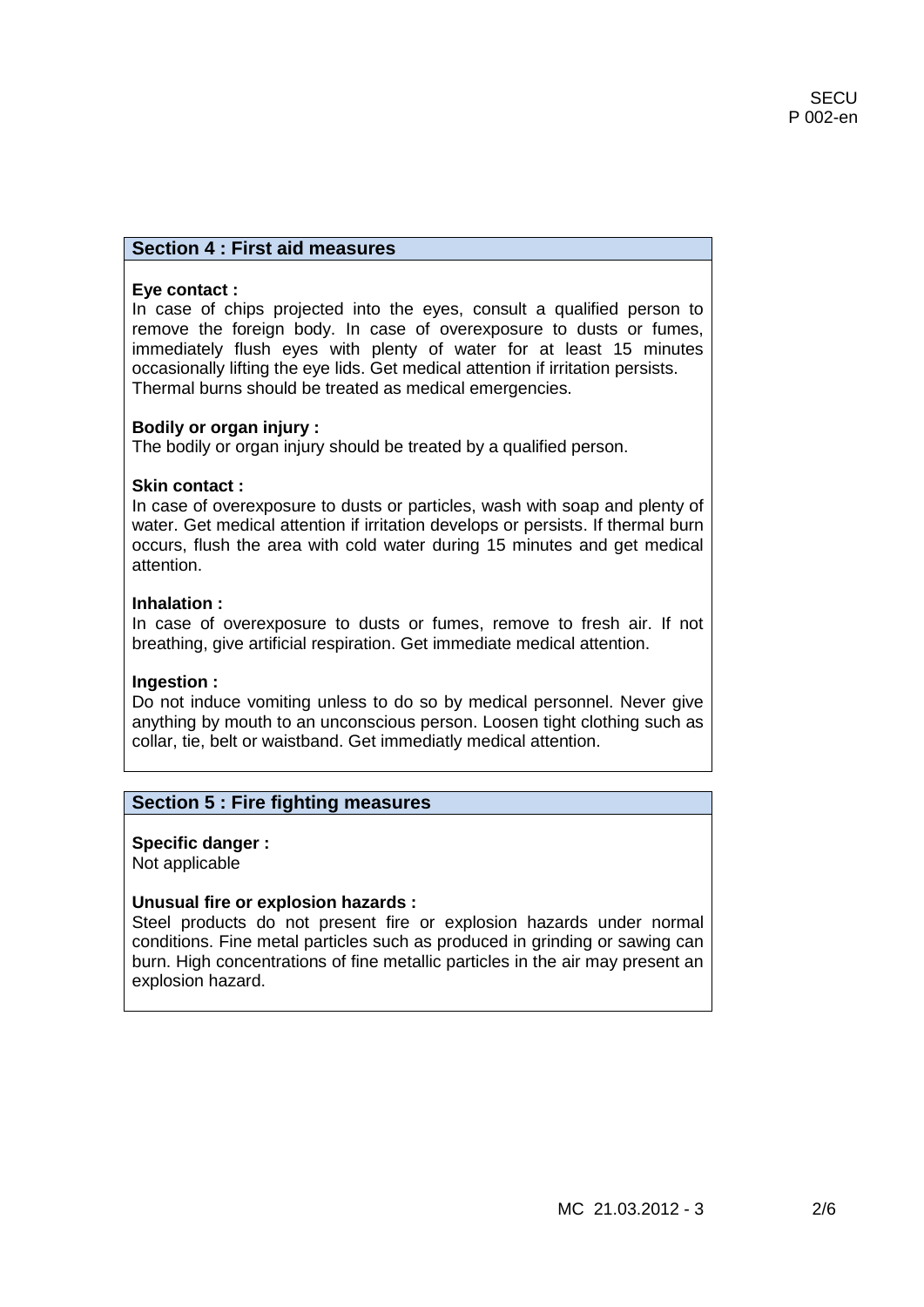## **Section 6 : Accidental release measures**

#### **Precautions if material is spilled or released :**

Emergency response is unlikely unless in the form of dust. Avoid inhalation, eye, or skin contact of dusts by using appropriate precautions outlined in this MSDS (see section 8).

#### **Small spill :**

Use appropriate tools to put the spilled solid in a convenient waste disposal container. Finish cleaning by spreading water on the contaminated surface and dispose of according to local and regional authority requirements.

#### **Large spill :**

Use a shovel to put the material into a convenient waste disposal container. Finish cleaning by spreading water on the contaminated surface and dispose of according to local and regional authority requirements.

## **Section 7 : Handling and storage**

#### **Handling :**

Handling parts and residues must be made carefully by staff trained for this purpose. When handling, you should wear the appropriate personal protective equipment. In case of insufficient room ventilation, wear respiratory protective equipment. Maintain parts and residues remote of corrosive substances.

#### **Storage :**

Store in a dry place, protected from weather and corrosive substances.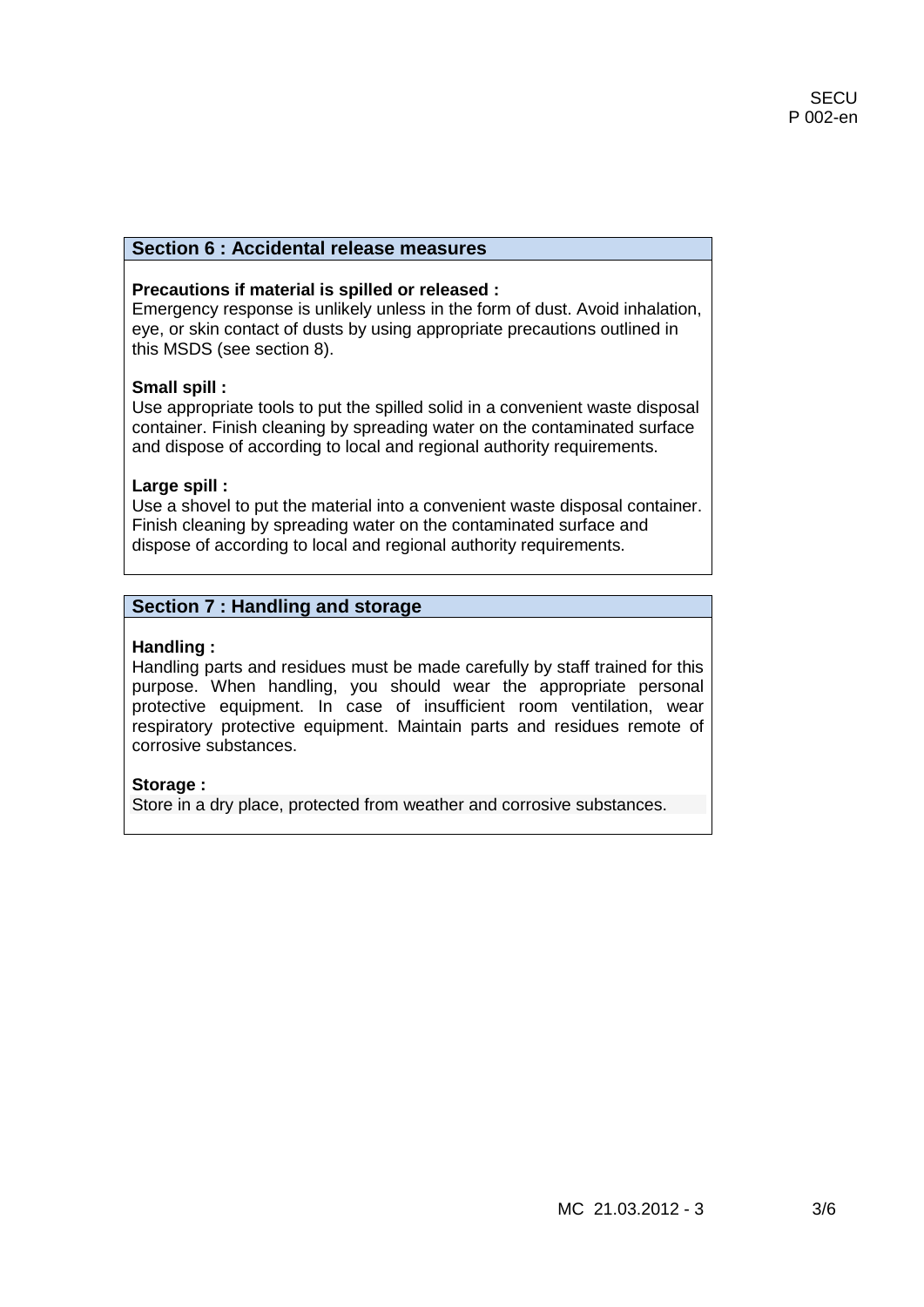## **Section 8 : Exposure control / personal protection**

#### **Personal protection :**

Wear appropriate work equipment. Use a handle for the product to avoid injuries. Work with appropriate gloves.

#### **Eyes protection :**

Wear safety glasses.

#### **Respiratory protection :**

During product handling, particularly during welding, sawing, brazing, grinding and machinig a dust respirator must be used. Be sure to use an approuved/certified respirator or equivalent. In case of insufficient room ventilation, a self contained breathing apparatus should be used to avoid inhalation of the product.

#### **Skin and body protection :**

Wear protective gloves and work equipment against perforation.

#### **Section 9 : Physical and chemical properties**

#### **Shape :**

Solid, the product is found in several forms depending on the applications. It is often long and narrow, consisting of a cut, milled or ground part and often a tail.

#### **Colour:**

Grey but sometimes with other colours depending on the surface treatments.

## **Odour :**

No odour

#### **Physical and chemical properties :**

**Steel** Density à 20°C : 7.80 Solubility in water: insoluble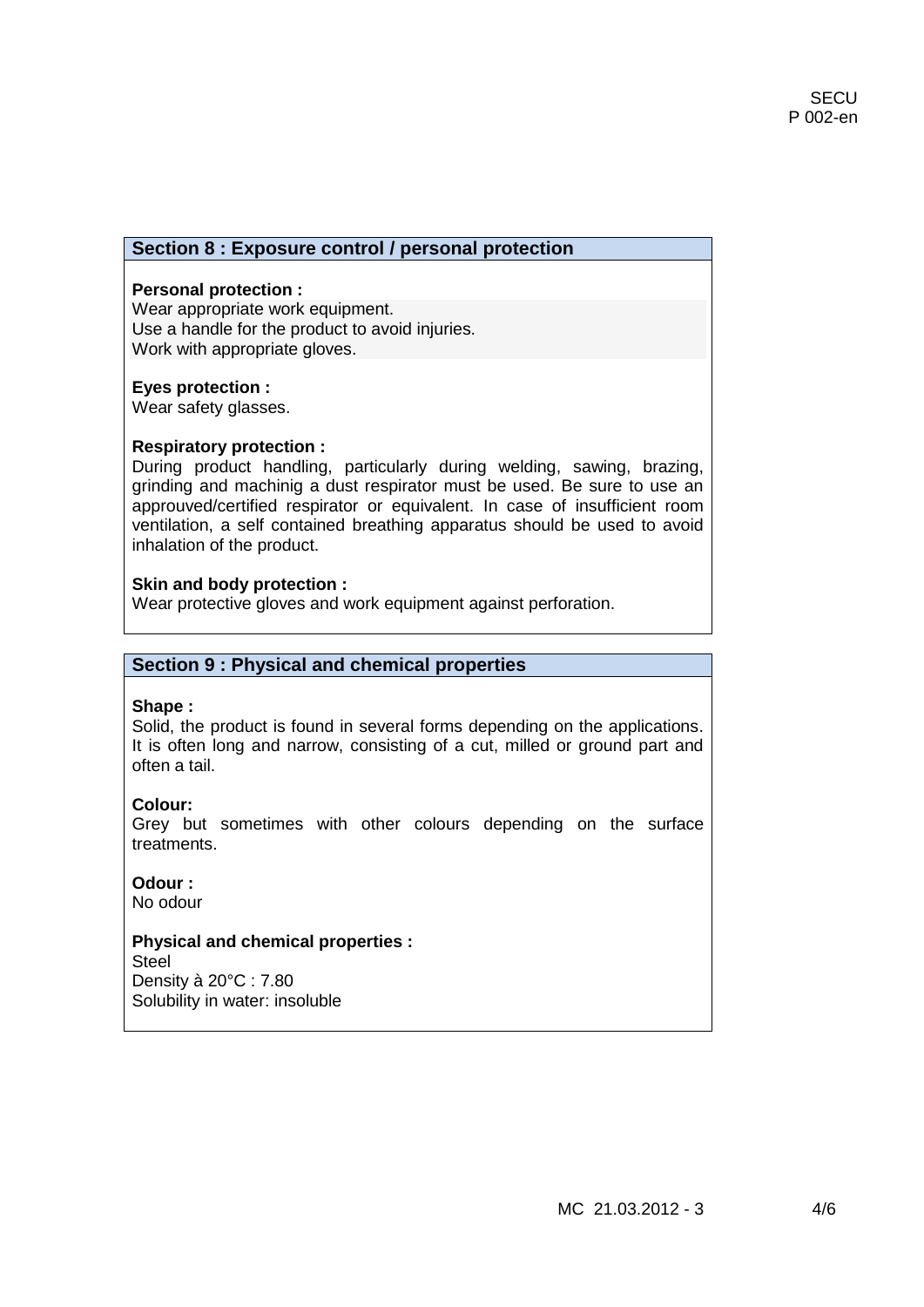# **Section 10 : Stability and reactivity**

#### **Stability :**

Stable under normal conditions (ambient temperature and pressure).

#### **Conditions to avoid :**  Contact with corrosive agents.

**Hazardous decomposition products :**

Toxical fumes and dusts.

# **Section 11 : Toxical information**

No risk at delivery state As described in section 3, fumes and dusts can be toxic by inhalation. Protections as described in section 8 should be used.

## **Section 12 : Ecological informations**

Ecotoxicological effects :<br>
Persistence et degradability : Data not available Persistence et degradability : Bioaccumulation : No information available

#### **Section 13 : Disposal considerations**

Waste must be disposed of in accordance with federal, state and local environmental control regulations.

# **Section 14 : Transport information**

Non-hazardous product as defined by transport regulations.

# **Section 15 : Regulatory information**

This product is not hazardous under our actual knowledge state. However, dusts and fumes from this product may be hazardous.